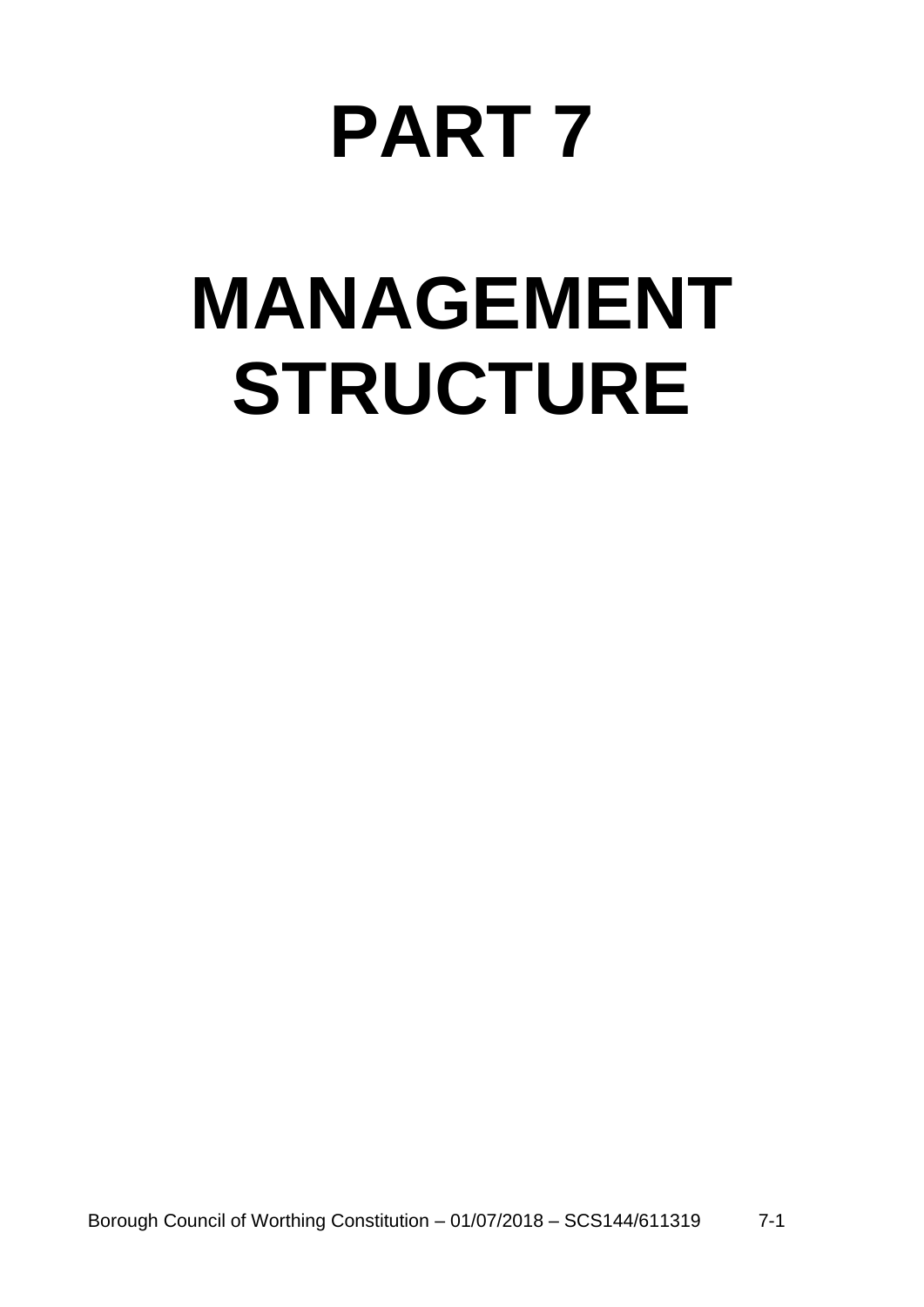# **1.0 INTRODUCTION**

The Council's Officer structure as at July 2018 consists of the Chief Executive and 3 Directors with their Directorates.

This section should be read in conjunction with Article 11 of the Constitution which details with statutory responsibilities within the Council's management structure.

Adur and Worthing Councils have a Joint Officer Management Structure; some of the areas of responsibility listed in this part of the Constitution may refer only to one Council. The Joint Committee Agreement, as amended, has the definitive roles and responsibilities. Full details of the delegations to Officers can be found in the Joint Scheme of Delegations to Officers, which is included within Part 4 of this Constitution.

## **2.0 THE CHIEF EXECUTIVE**

The Chief Executive provides strategic and corporate direction of the Council, working closely with the Elected Members and Senior Officers to ensure the management of the Council meets corporate objectives.

The Chief Executive is also the Council's statutorily appointed Head of Paid Service. He is directly responsible, and line manages, the Council's team relating to Communications.

## **3.0 DIRECTORS**

The Directors have a significant role in the Corporate Management of the Council and pursue matters of a strategic nature. The Directors are responsible for overseeing various Directorates; these are detailed below:

### **3.1 Director for the Economy responsible for the following service areas:**

- Planning and Development
- Culture
- Place and Economy
- Major Projects and Investment

## **3.2 Director for Communities responsible for the following service areas:**

- **•** Environmental Services
- Housing
- Wellbeing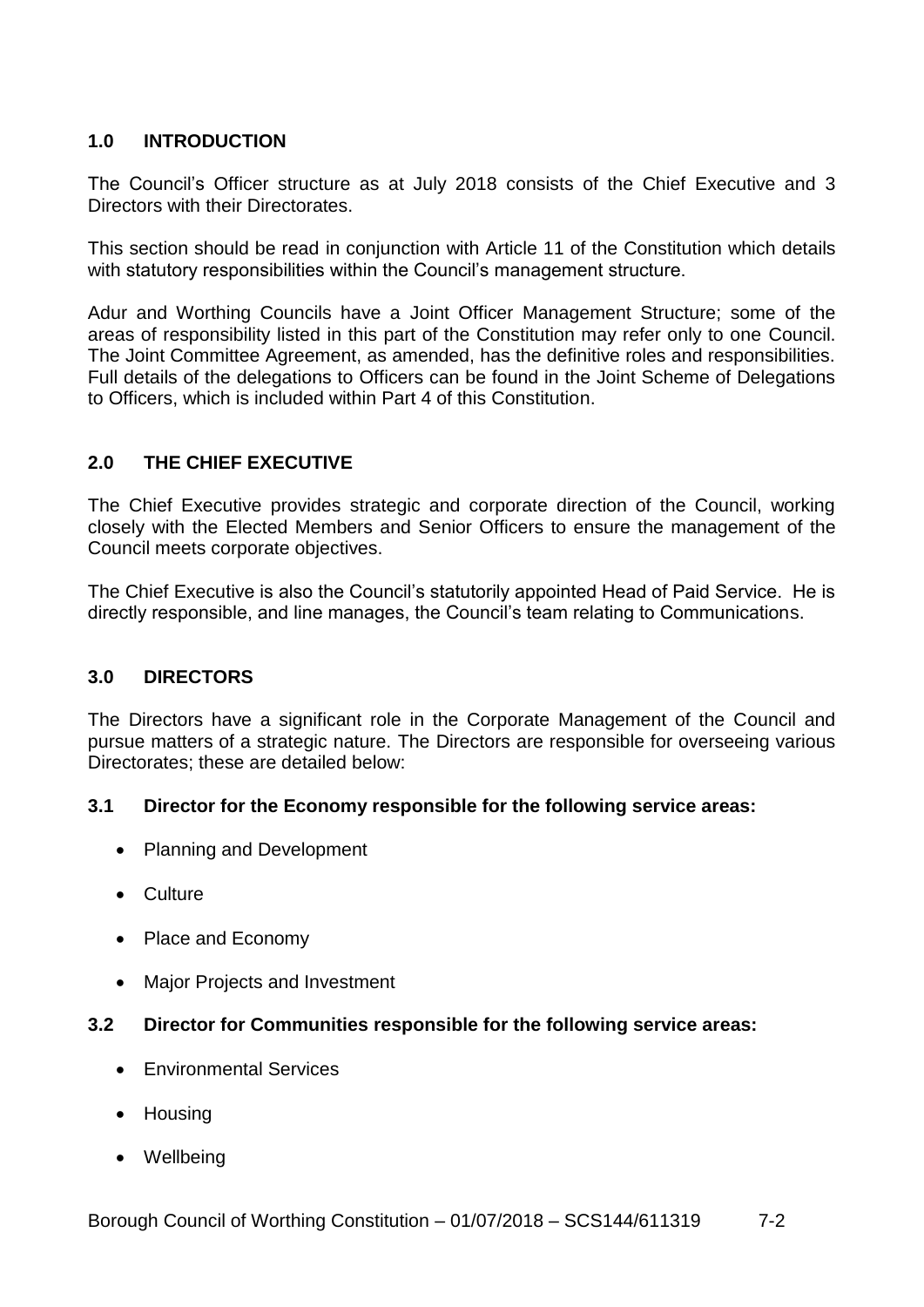## **3.3 Director for Digital & Resources responsible for the following service areas:**

- Revenues and Benefits
- Finance
- Customer and Digital Services
- Legal Services
- Human Resources
- Business and Technical Services

## **4.0 SERVICE AREAS**

Each of the Services, or Sections, within a Directorate is headed by a Head of Service post. Outline details of their areas of responsibility are given below:-

## **4.1 Economies Directorate**

## **4.1.1 Head of Planning & Development**

- Planning Policy
- Major Planning Applications
- Development Management
- Building Control
- Land Charges
- Local Land & Property Gazetteer (LLPG)
- Street naming & numbering
- Fire Safety Advisory Services
- Flood defence

## **4.1.2 Head of Culture**

- Museums
- Venues
- Cultural Partnership

## **4.1.3 Head of Place & Economy**

- Economic Investment (LEP) / Growth Deal / City Region
- Economic Development, Inward Investment & Business Retention
- Place Shaping, Urban Realm & Town Centre Management
- Skills & Enterprise
- Business Engagement & Partnerships
- EU and External Funding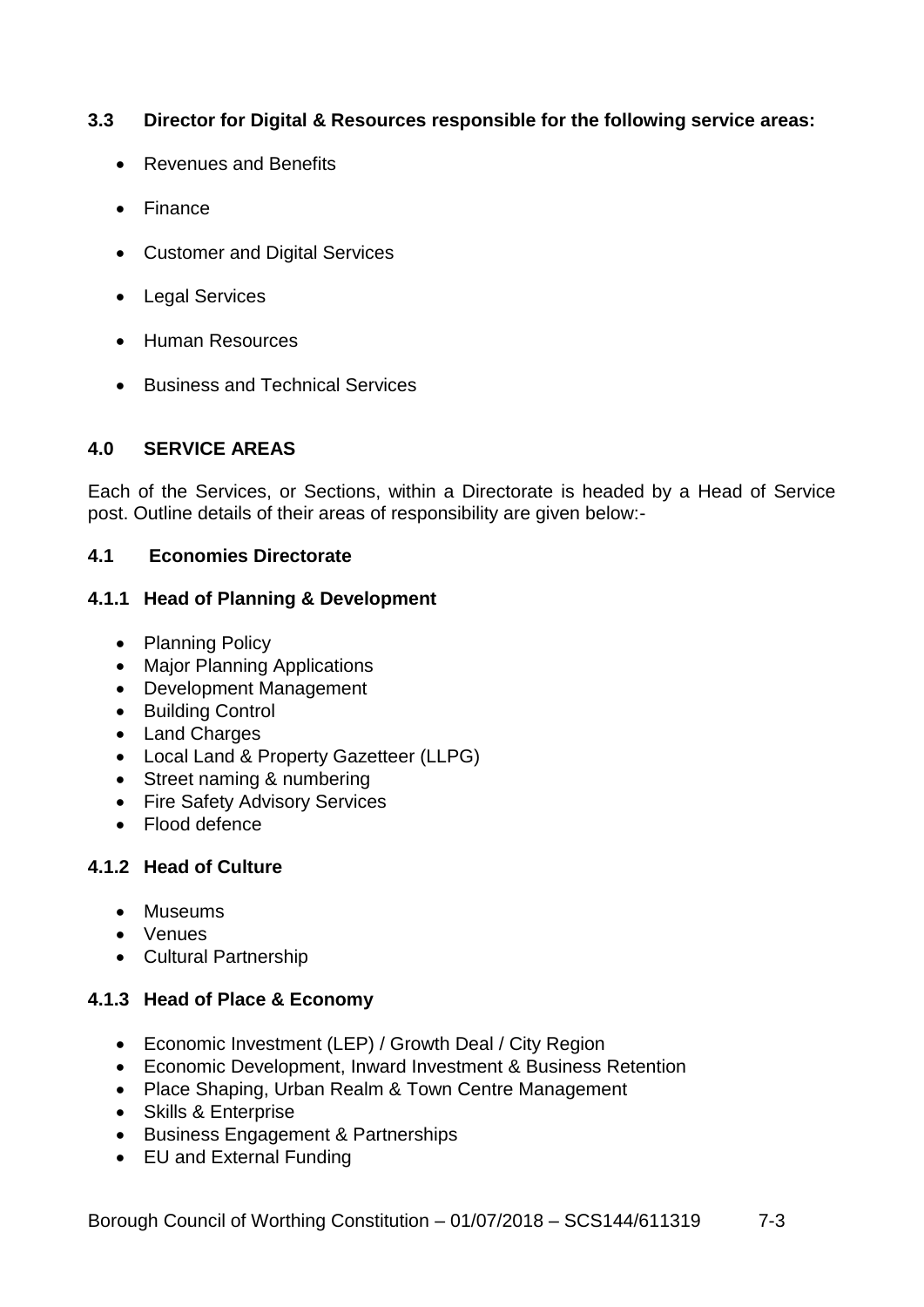• Visitors & Events

# **4.1.4 Head of Major Projects & Investment**

- Major Regeneration Projects
- Estates & Property

# **4.2 Communities Directorate**

## **4.2.1 Head of Environmental Services**

- Parks & Open Spaces
- Foreshore
- Worthing Pier
- Bereavement Services
- Environmental Health (Dog Control)
- Recycling & Refuse
- Bulky Waste
- Clinical Waste
- Commercial Waste
- Street Cleaning
- Graffiti
- Waste Strategy and Compliance
- Waste Education
- Fleet & Transport Management
- Commerce Way & Meadow Road Management
- Waste Transfer Licences
- Pest Control

# **4.2.2 Head of Housing**

- Building Services (Housing)
- Tenancy Services (Adur Homes)
- Strategy, Systems & Clienting
- Private Sector Housing
- Housing Solutions

# **4.2.3 Head of Wellbeing**

- Public Health & Wellbeing
- Public Health & Regulation (Environmental Health) Protection
- Public Health & Regulation (Environmental Health) Food Safety & Healthy **Workplaces**
- Think Family & Early Help
- Community Safety & Anti-Social Behaviour
- Licensing
- Democratic Services
- Community Engagement
- Places & Neighbourhoods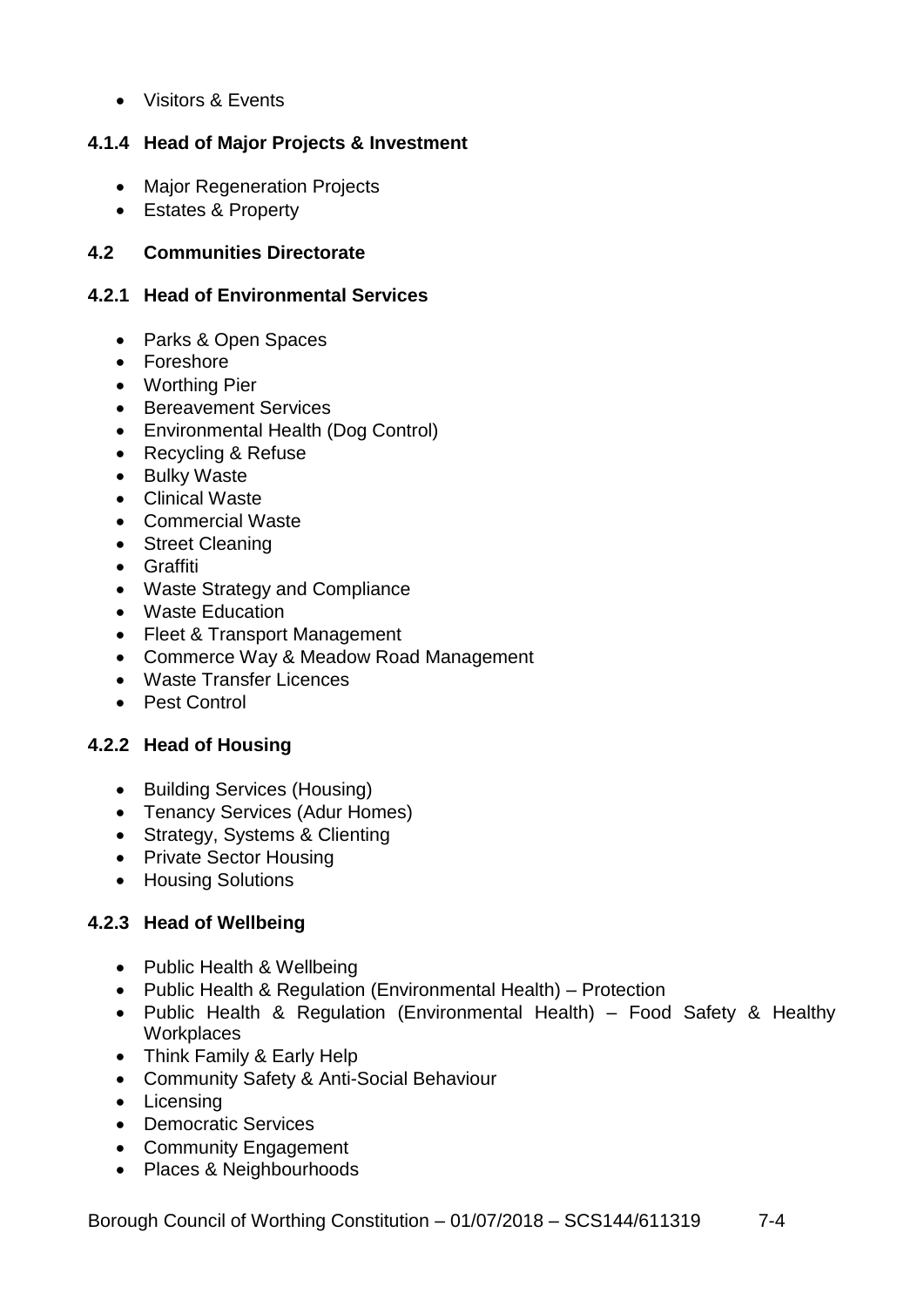- Third Sector & Partnerships
- Safeguarding

## **4.3 Digital & Resources Directorate**

### **4.3.1 Head of Revenues and Benefits**

- Council Tax & NNDR (National Non-Domestic Rates)
- BID (Business Improvement District) Levy
- **•** Benefits

## **4.3.2 Chief Financial Officer**

- Management & Technical Accounting
- Strategic Accounting
- Exchequer & Fraud
- Internal Audit
- Procurement & Contracts

## **4.3.3 Head of Customer & Digital Services**

- Customer Services
- Customer Insight
- Digital Transformation
- Service Design
- Systems Support & Development
- Management Information Systems (MIS), Data & Information Security
- Elections
- Business Support
- Parking Services

## **4.3.4 Head of Legal Services**

- Governance
- Monitoring Officer Function
- Property
- Contracts
- Litigation
- Regulatory

### **4.3.5 Head of Human Resources**

- Strategic HR Partnering
- Employee Relations
- Employee Resourcing
- Employee Wellbeing
- Organisational Development
- Learning & Development
- Cultural Change